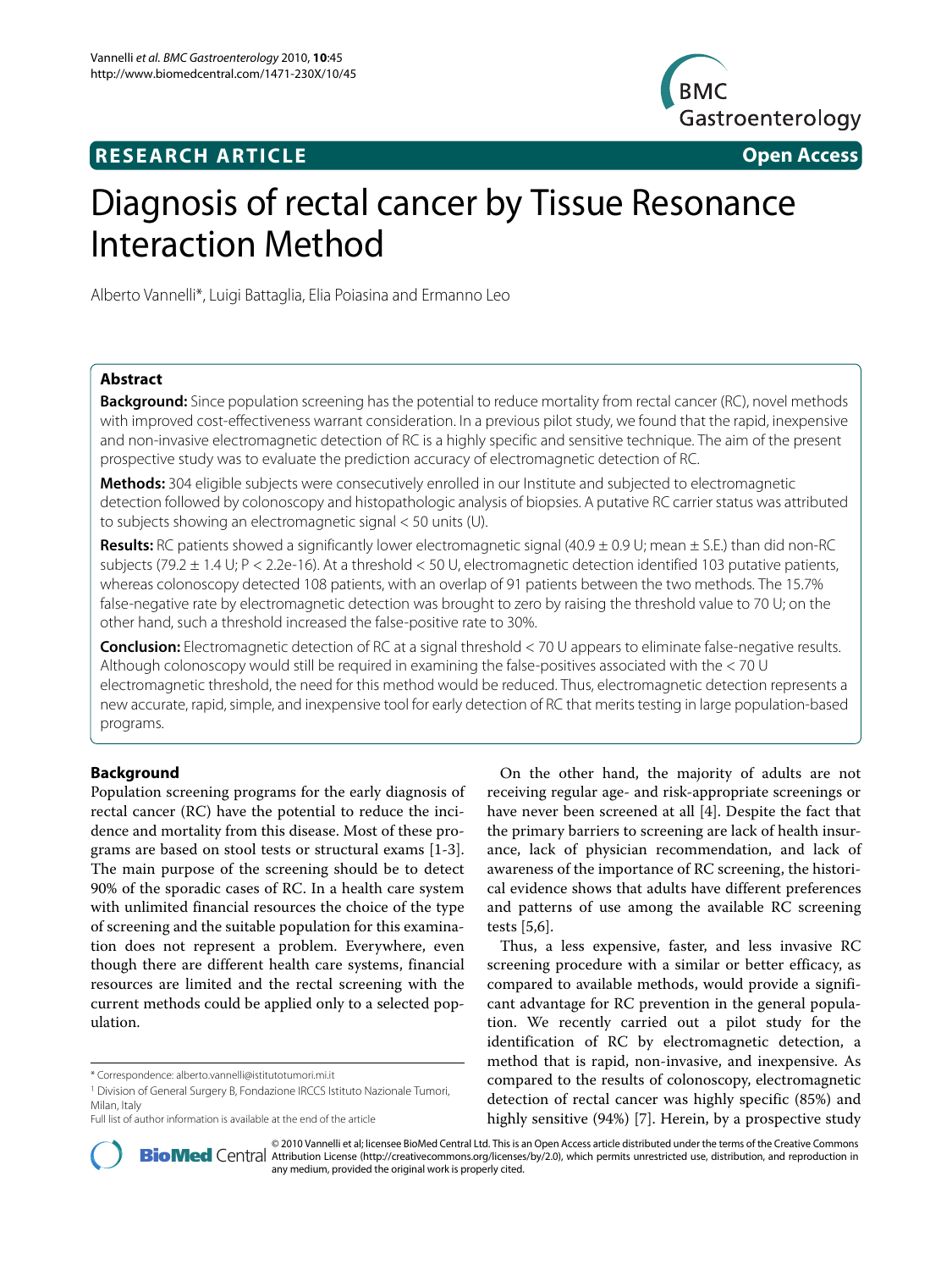we evaluated the prediction accuracy of RC by electromagnetic detection.

# **Methods**

#### **Subjects**

442 patients have been admitted to our outpatient's Department from January to August 2008 because of gastrointestinal disease or clinical symptoms related to colorectal risk. Exclusion criteria consisted of age younger than 18 years, history of psychiatric illness, and preoperative radiotherapy: 27 patients. Under written informed consent, 415 subjects were recruited consecutively (10 patients refused the protocol). All subjects underwent electromagnetic detection of RC, followed by colonoscopy, The patients completed the examination with computed tomography (positive colonoscopy) or abdominal sonography (negative colonoscopy). The device lets the examination limited to the pelvis and we regarded the rectum cutoff within 15 cm from the anal verge. Biopsy of suspected neoplastic lesions and histopathological exam of the eventual lesions were performed (209 patients), showing that 108 patients carried a rectal cancer whereas 101 patients carried a cancer in the upper gastrointestinal tract (right or left colon); these latter patients were excluded from this study (Table [1](#page-1-0)). The study protocol was approved by the Institutional Review Board and Ethics Committee of the Foundation IRCCS Istituto Nazionale Tumori. The ClinicalTtrials.gov ID of the study is: NCT00963794.

#### **Electromagnetic detection of rectal cancer**

RC screening was carried out using a Tissue Resonance Interaction Method (TRIMprobe) electromagnetic detector (Galileo Avionica, Turin, Italy), which consists of a nonlinear oscillator placed in a cylindrical probe about 30 cm long, a radiofrequency spectrum analyzer, and dedicated computer software. Detection of RC is based on the decrease of the electromagnetic signal compared to the mean signal obtained in healthy subjects. The test was performed while the patient stood 120 cm from the receiver. The operator was on the opposite side of the examined pelvis. No metallic objects were allowed on the patient and no electronic devices were admitted in the test area. The detector was kept at close contact to the pelvis surface and was moved through six planes, to obtain a scan of the whole pelvis volume. Based on our previous study, we used the electromagnetic detection system at 465 MHz frequency, in a scale from 0 to 255 arbitrary U [\[7](#page-5-5)]. Measurement of the electromagnetic signal was carried out in blind and before the colonoscopy analysis.

### **Statistical analysis**

Quantitative differences in electromagnetic score between RC patients and non-RC subjects were analyzed by the Kruskal-Wallis test. Correlations of the electromagnetic signal with size of neoplastic lesions or their distance from anal verge were expressed as Spearman's rho coefficient. Association between disease status and electromagnetic signal scores was assessed using the

<span id="page-1-0"></span>

| Table 1: Characteristics of controls and rectal adenocarcinoma patients subjected to electromagnetic and colonoscopy |
|----------------------------------------------------------------------------------------------------------------------|
| detections of rectal cancer <sup>a</sup>                                                                             |

| <b>Subject characteristics</b>     | <b>Controls</b> | Cases                       |
|------------------------------------|-----------------|-----------------------------|
|                                    |                 |                             |
| No. of subjects                    | 196             | 108                         |
| Median age (range) <sup>b</sup>    | 65 (24-84)      | 65 (22-85)                  |
| Gender                             |                 |                             |
| Male                               | 114             | 66                          |
| Female                             | 81              | 42                          |
| Diameter of neoplastic lesion (mm) | NA <sub>c</sub> | $48.7 \pm 1.7$ <sup>d</sup> |
| Distance from anal verge (cm)      |                 |                             |
| $2 - 6$                            | NA <sup>c</sup> | 47                          |
| $7 - 10$                           | NA <sub>c</sub> | 33                          |
| $11 - 15$                          | NA <sup>c</sup> | 27                          |
| Nodal status                       |                 |                             |
| N0                                 | NA <sub>c</sub> | 59                          |
| $N \geq 1$                         | NA <sup>c</sup> | 48                          |

a Definition of RC cases and healthy controls based on the results of the colonoscopy; such exam has been carried out subsequently to the electromagnetic assay of rectal cancer.  $\frac{b}{a}$  Age in years. <sup>c</sup> NA, not applicable. <sup>d</sup> Mean  $\pm$  SE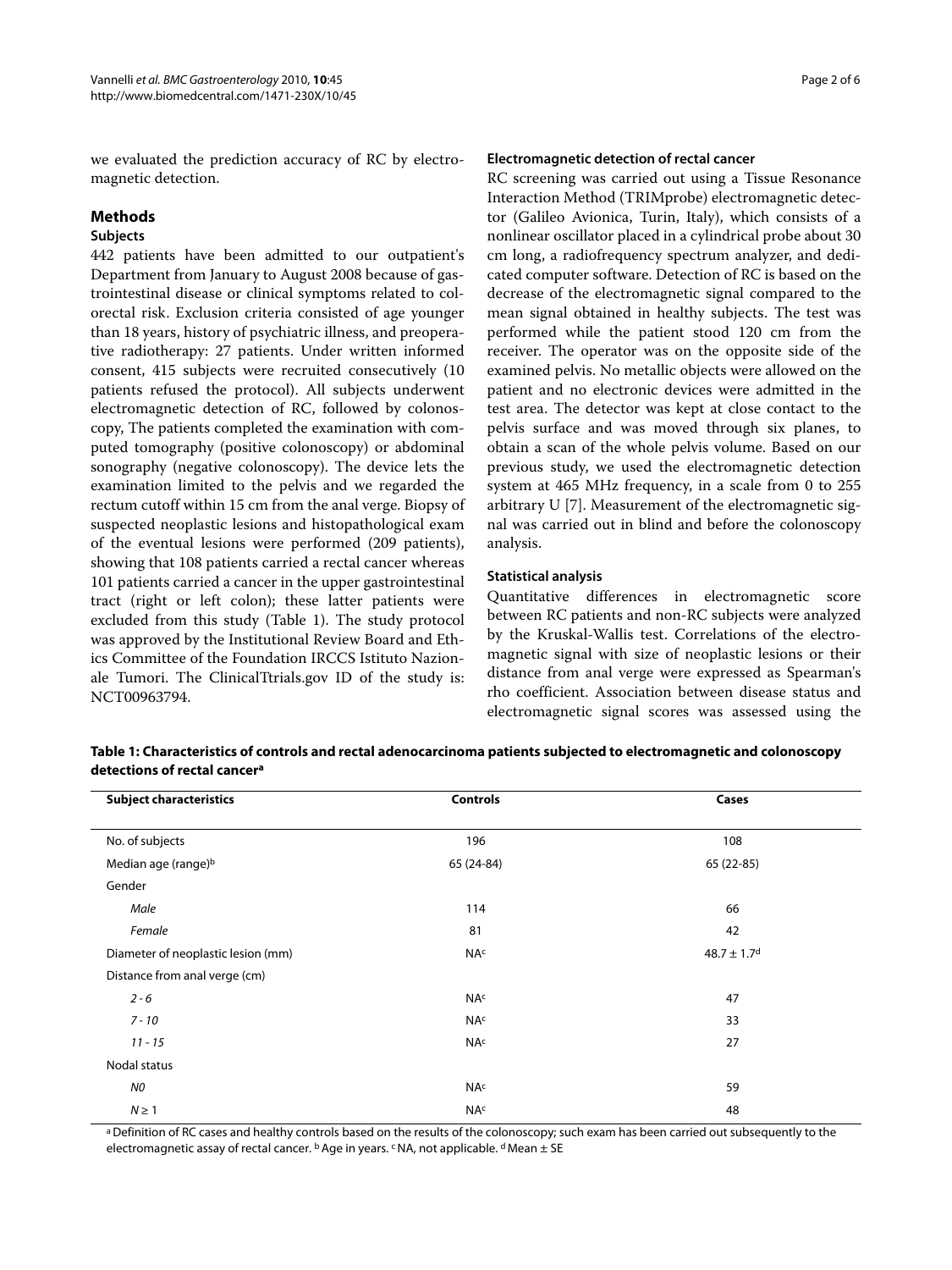Fisher's exact test. Receiver operating characteristic (ROC) curves were generated with ROCR package in R Gui [\[8](#page-5-6)].

# **Results**

This study of 442 subjects enrolled at our Institute due to signs of RC risk was carried out using a blind and a prospective design, with patients undergoing electromagnetic detection followed by colonoscopy. Histopathologic analysis of biopsies revealed that all RC cases were of the adenocarcinoma histotype. Data from 196 patients with negative colonoscopy results and 108 patients with rectal cancer by colonoscopy were available for analysis. The median patient age was 65 (range, 24-84) years for the negative colonoscopy group and 65 (range, 22-85) years for the positive colonoscopy group. All patients with a RC diagnosis have been subjected to computed tomography, which revealed 9 liver metastasis and no other primitive cancer types. All patients with positive colonoscopy were admitted to the hospital with a diagnosis of rectal adenocarcinoma and submitted to surgery.

Patients not carrying a RC, with the exception of 13 subjects, have been subjected to abdominal sonography, which revealed no cancer pathology. However, 10 patients revealed active phlogistic processes: 6 inflammatory bowel disease, 1 anal abscess and 3 fistulas. Since PSA levels were not measured as a screening for prostate cancer, this may be a possible limitation to the study results.

Based on previous findings, we attributed a putative RC carrier status to patients whose electromagnetic score at 465 MHz frequency was below 50 U, which identified 103 putative patients in our cohort (Table 2). Subsequent colonoscopy to define RC patients (cases) and non-RC subjects (controls) detected 108 patients (Table 1); the overlap with electromagnetic detection was of 91 patients (Table 2).

Mean age and gender distribution were similar between cases and controls (Table 1). RC patients classified by colonoscopy showed a significantly lower electromag-

netic signal than did non-RC subjects, i.e.,  $40.9 \pm 0.9$  U (mean ± S.E.) versus 79.2 ± 1.4 U (p < 2.2e-16, Kruskal-Wallis test; Fig. [1\)](#page-3-0).

To evaluate the applicability of TRIMprobe electromagnetic signal as a marker for distinguishing between RC and non-RC disease groups, we performed ROC (Receiver Operating Characteristic) curve analysis. ROC curve showed the diagnostic ability of TRIMprobe electromagnetic signal in the differentiation of RC patients versus non-cancer subjects (AUC = 0.96, 95% confidence interval (CI) 0.94 - 0.98; P < 2.2e-16; Fig. [2A](#page-3-1)). In our cohort, the sensitivity of the TRIMprobe device for RC was 0.94, specificity was 0.84, negative predictive value was 0.88, positive predictive value was 0.92, and accuracy was 0.90 for the electromagnetic signal cutoff value of 50 U. Indeed, an electromagnetic signal < 50 U was significantly associated with detection of RC by colonoscopy (p < 2.2e-16, Table 2). Analysis of accuracy by cutoff value indicated that  $\sim$  50-55 U represent the best cutoff values for detection of RC (Fig. [2](#page-3-1)B)

Since a major goal in screening tests is the minimization of false-negative rates, we identified an electromagnetic threshold, i.e., < 70 U, at which no RC was missed (Table 2). However, at this threshold, 62 (31.6%) of the non-RC subjects were false-positive (Table 2), whose disease or healthy status would have required clarification by colonoscopy.

No association between nodal involvement (N0 versus  $N \geq 1$ ) and the value of the electromagnetic signal was observed. A significant inverse correlation was observed between the size of the neoplastic lesions and the value of the electromagnetic signal (Spearman's rho = -0.290,  $P =$ 0.002), whereas a significant positive correlation was found between increasing distance from anal verge and the value of the electromagnetic signal (Spearman's rho =  $0.362, P = 0.0001$ ).

# **Discussion**

Since up to 10% of the general population might carry a RC, depending on the age of the population undergoing

<span id="page-2-0"></span>**Table 2: Association between electromagnetic score settled out at different thresholds and the RC disease status defined by colonoscopy**

| <b>Electromagnetic signal score</b> | Number of subjects with | Pb         |             |
|-------------------------------------|-------------------------|------------|-------------|
|                                     | <b>Non-RCa</b>          | <b>RCa</b> |             |
| $\geq 50$                           | 184                     | 17         |             |
| < 50                                | 12                      | 91         | $< 2.2e-16$ |
|                                     |                         |            |             |
| $\geq 70$                           | 134                     | 0          |             |
| < 70                                | 62                      | 108        | $< 2.2e-16$ |

<sup>a</sup> By colonoscopy analysis. <sup>b</sup> Fisher's exact test.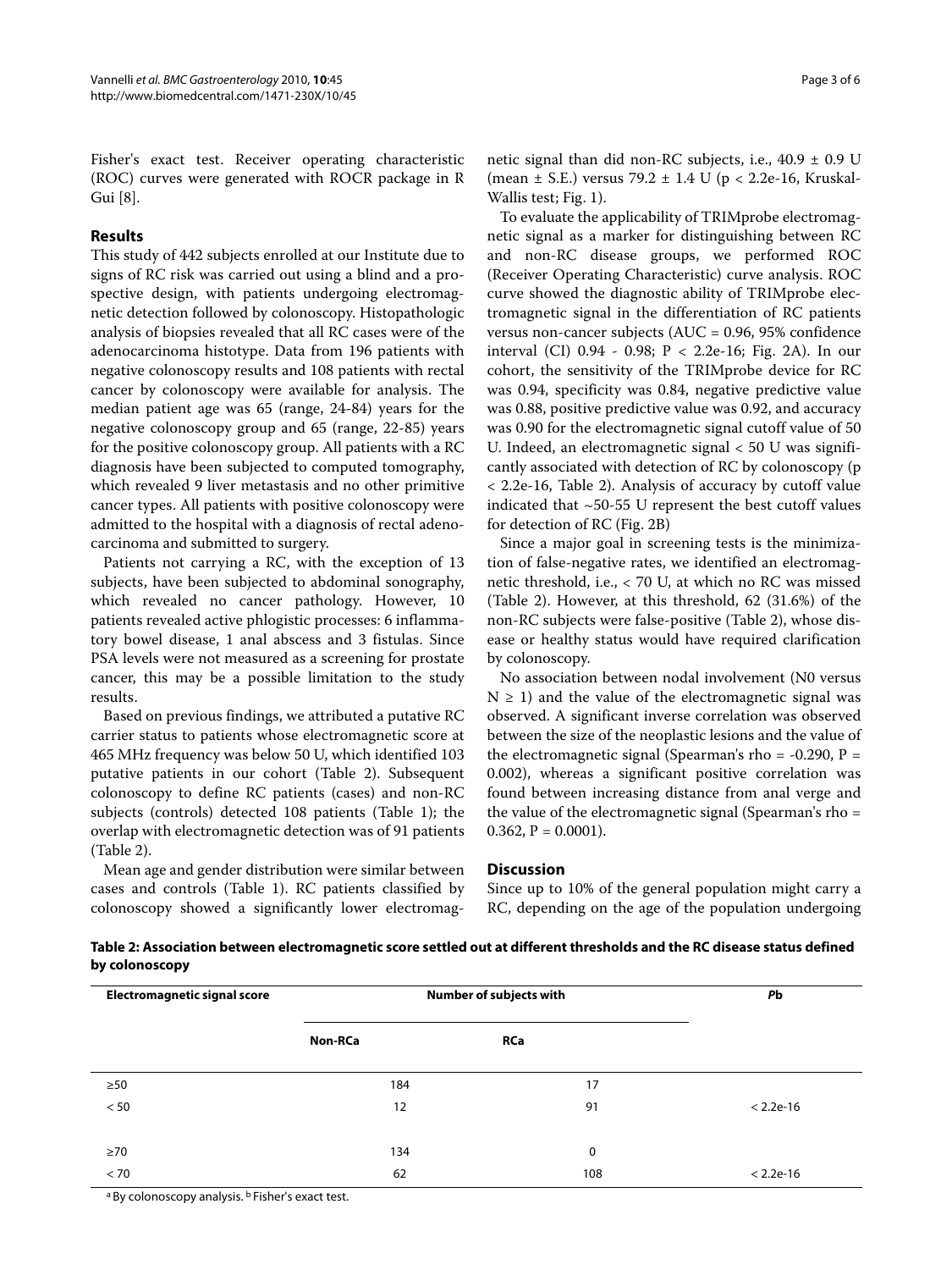<span id="page-3-0"></span>

screening [[2,](#page-5-7)[9\]](#page-5-8), new easy and non-expensive methods for population screening for RC may be helpful for early detection of such disease.

The most frequently used screening methods for RC include two general categories: stool tests (tests for occult blood or exfoliated DNA) and structural exams [endos-

copy, double-contrast barium enema and computed tomographic colonography (CTC)]. The popular occult blood test is characterized by simplicity, non-invasiveness, and demonstrated mortality benefit but suffers from poor sensitivity, low population compliance, and high costs of follow-up for false-positives. Indeed, in a large study of asymptomatic patients who underwent occult blood testing followed by endoscopy, the sensitivity of the occult blood test for identifying advanced neoplasia was only 24% [\[10\]](#page-5-9). Compared to the occult blood test, CTC is much more expensive, whereas this technique has some clear advantages when compared to endoscopy since it is non-invasive, less time-intensive and is associated with a lower risk of complications. However, CTC requires the use of ionizing radiations, a high level of expertise in reading, and has shown wide variations in sensitivity in the various clinical trials [[11\]](#page-5-10).

Endoscopy is an invasive, lengthy and expensive procedure requiring adequate clinical infrastructure and medical expertise, and is not without complications. Thus, it represents even a relatively "poor screening" method for RC at the general population level, especially as compared with screening methods, such as the PAP test, for other types of cancer. The ageing of the general population in the Western world, with the consequent increase of people at risk of RC, further makes large screening programs based on colonoscopy unfeasible. Still, early detection of RC can save lives [\[1](#page-5-0)[,12](#page-5-11)] and can also

<span id="page-3-1"></span>

Figure 2 Visualizations of TRIMprobe electromagnetic signal performance in detecting RC cancer. (A) ROC curve illustrating the high diagnostic ability of TRIMprobe electromagnetic signal in the differentiation of RC patients versus non-cancer subjects, AUC = 0.96 (95% CI 0.94 - 0.98; P < 2.2e-16). (B) Accuracy of the TRIMprobe electromagnetic signal in the differentiation of RC patients versus non-cancer subjects by the signal cutoff value. The best accuracy is obtained using cutoff values of ~50-55 U.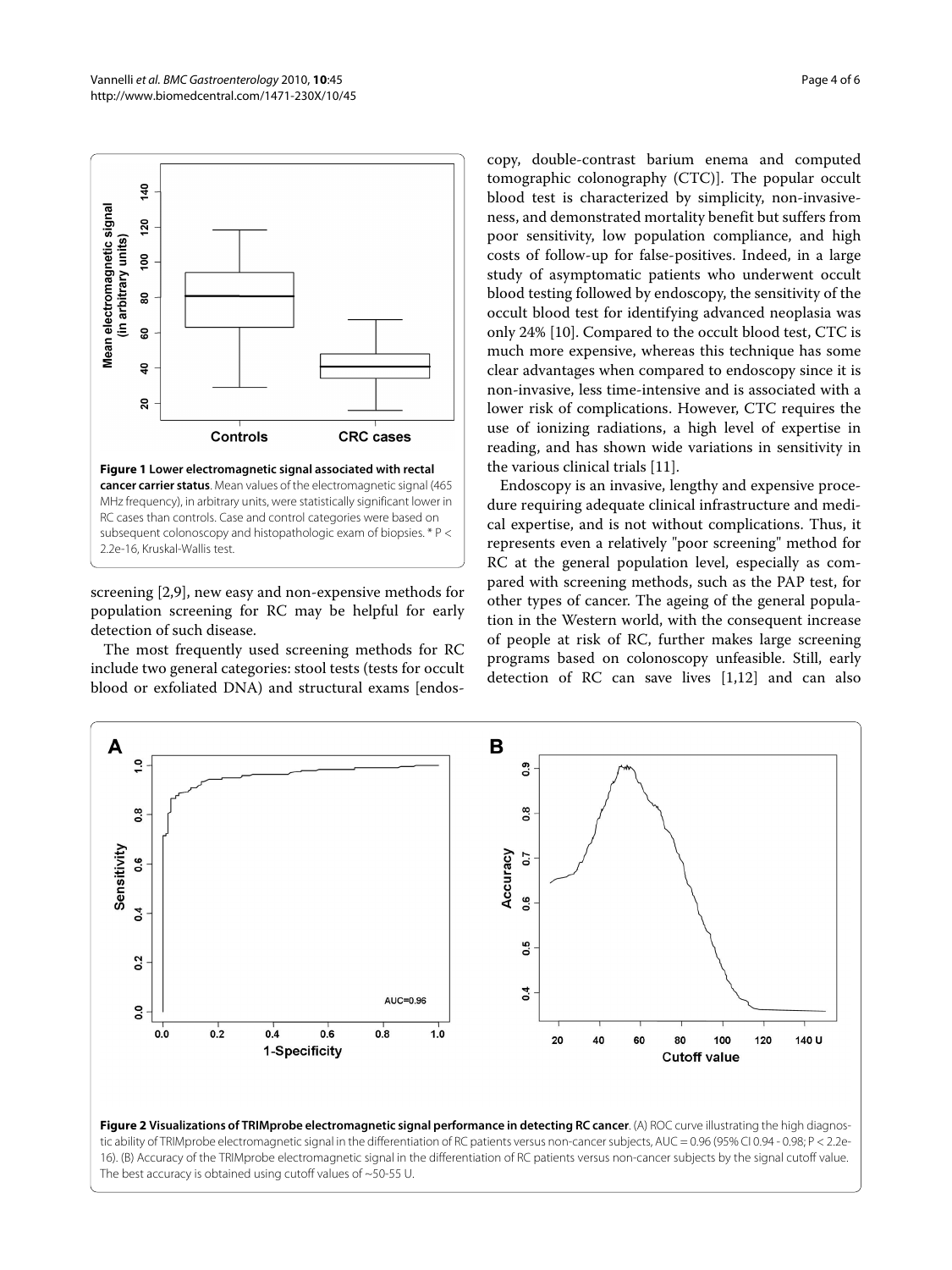decrease the cost of the patient's clinical management, since patients with early neoplastic lesions require simpler surgical resections and treatments than those with advanced disease.

Although endoscopy is generally safe, it is still an invasive procedure with several-fold higher rates of serious complications than for any other commonly used cancer screening test [\[13](#page-5-12)]. Repeated examinations over time may incur a substantial cumulative rate of complications [\[14](#page-5-13)]. In addition, a relatively small risk (2 to 6%) of RC remains 6 to 36 months after negative colonoscopy, especially when internists and family practice physicians rather than gastroenterologists perform endoscopies [\[6](#page-5-4)].

However, in the near term, even greater incidence and mortality reductions could be achieved if a greater proportion of adults received regular screening [\[13](#page-5-12)]. Although prospective randomized trials and observational studies have demonstrated mortality reductions associated with early detection of invasive disease, as well as removal of adenomatous polyps, a majority of adults are not receiving regular age and risk-appropriate screening or have never been screened at all [[15\]](#page-5-14).

Recent interest has focused on use of TRIMprobe for diagnosis of disease as new screening strategy. This technique is characterized by simplicity, efficacy, and good patient compliance.

In the present prospective study, patients with RC diagnosed by colonoscopy and histopathologic analysis showed significantly lower values of the electromagnetic signal as compared to non-RC patients (Fig. [1\)](#page-3-0). At a signal threshold of 50 U, defined by our previous study as the optimal threshold in discriminating RC from non-RC patients [\[7](#page-5-5)], the electromagnetic detection showed a highly significant association with the RC status (Table [2](#page-2-0), Figs. [1,](#page-3-0) [2\)](#page-3-1), thus confirming in an independent cohort our previous findings.

This technology has also been investigated on other cancers, in particular prostate cancers with favorable outcomes [\[16](#page-5-15)[,17](#page-5-16)].

The observed inverse correlation between the size of the neoplastic lesions and the value of the electromagnetic signal is consistent with the association between low electromagnetic signal values and high probability of RC, and raises the possibility that RC size represents a factor affecting the sensitivity of RC electromagnetic detection. The positive correlation observed between increasing distance from anal verge and the value of the electromagnetic signal may reflect a decreasing detection power of the device with distance of the lesion or, alternatively, with interference of anatomical structures in the anal region. Further studies are needed to clarify the existence of a dimensional threshold or of a minimal distance from anal verge of RC to be detected by electromagnetic signal.

Notwithstanding the highly significant association between electromagnetic detection and RC status observed using the 50 U signal threshold, the frequency of false-negative results at this threshold was relatively high (15.7%, Fig. [2\)](#page-3-1) and, although much less than the frequency of missing RCs by the fecal occult blood test, too high for population-based RC screening [\[6](#page-5-4),[18](#page-5-17)]. By increasing the signal threshold value to 70 U, we can avoid all false-negative findings in our cohort, thus we can correctly identified all RC cases but increased the frequency of false-positives to about 30% of the non-RC subjects. Thus, follow-up colonoscopy in real- and falsepositive subjects would be necessary to characterize the subject's disease status. We are aware of the limitations of our study, since the relatively small size of our series and the consequent low detection power. Also, TRIMprobe was never tested in a multicentric study for the detection of RC and control subjects from general population, without any gastrointestinal symptoms related to RC risk, have not been tested. Other possible limitations that have not been addressed in the present study include operator dependence and the effects of other gastrointestinal diseases.

## **Conclusions**

Our present findings point to the promise of electromagnetic detection as a simple, accurate, and inexpensive tool for early detection of RC in cancer prevention programs at the general population level. However, the present results represent only a first step and studies in large cohorts and in different populations are needed to further compare the usefulness of this method with other RC screening methods, especially colonoscopy.

In addition, the description of benefits is complicated by different performance characteristics of the variants tests. Moreover, test performances in research settings and in clinical practice may vary. Therefore, we can image in the future the possibility to support the common screening tests with electromagnetic detection.

#### **Competing interests**

The authors declare that they have no competing interests.

#### **Authors' contributions**

AV has full access to all of the data in the study and takes full responsibility for the integrity of the data and for the accuracy of the data analysis. AV and EL conceived of and designed the study and drafted the manuscript. LB and EP were responsible for data acquisition and critically revised the manuscript. EL obtained funding. All authors have read and approved the final manuscript.

#### **Acknowledgements**

We thank TRIMprobe S.p.A. for providing the TRIMprobe TM device. The study was funded by intramural fundings.

#### **Author Details**

Division of General Surgery B, Fondazione IRCCS Istituto Nazionale Tumori, Milan, Italy